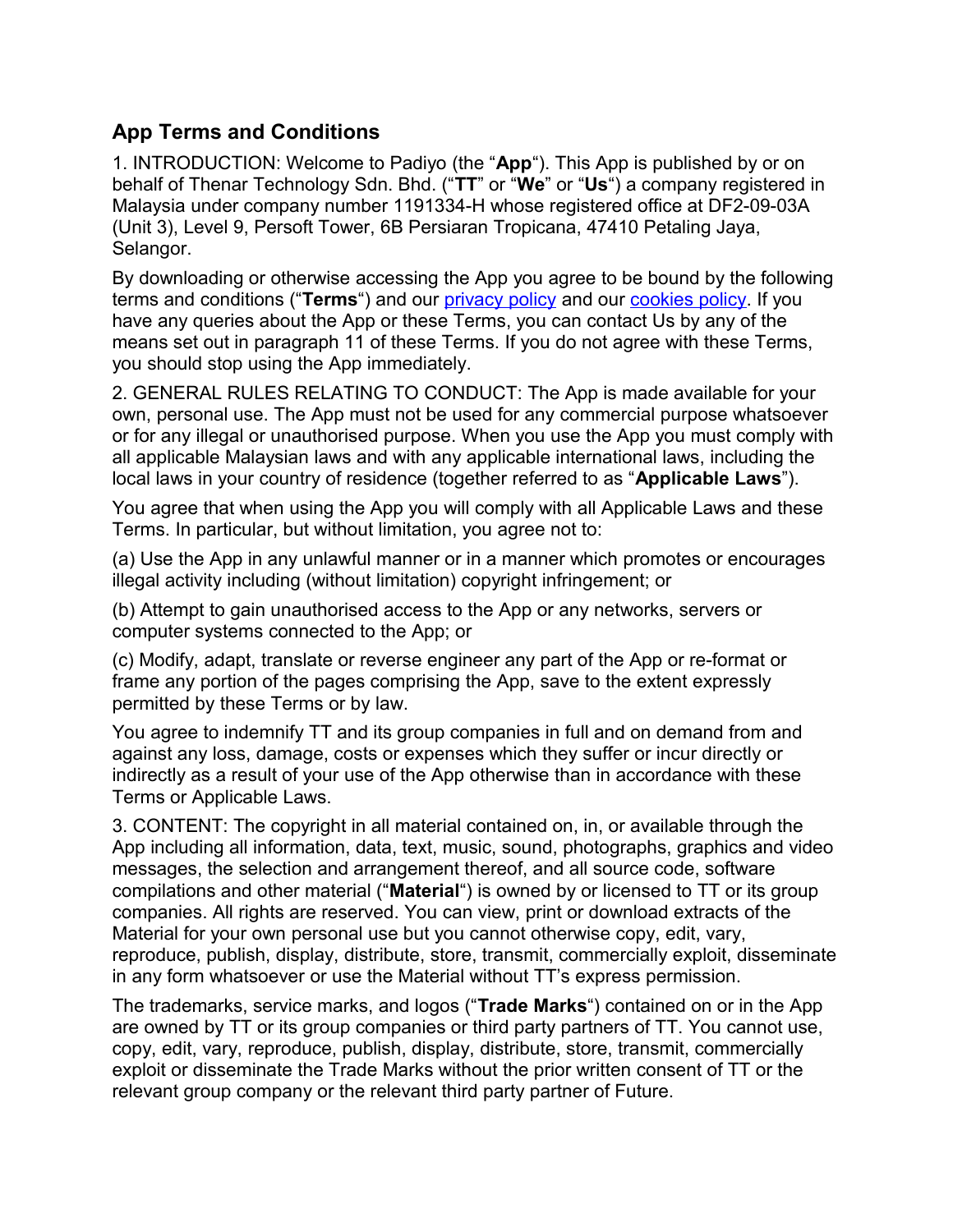4. LINK TO THIRD PARTIES: The App may contain links to websites operated by third parties ("**Third Party Websites**"). TT may monetise some of these links through the use of third party affiliate programmes. Notwithstanding such affiliate programmes, TT does not have any influence or control over any such Third Party Websites and, unless otherwise stated, is not responsible for and does not endorse any Third Party Websites or their availability or contents.

5. TT PRIVACY POLICY: We take your privacy very seriously. TT will only use your personal information in accordance with the terms of our privacy policy and cookies policy. By using the App you acknowledge and agree that you have read and accept the terms of our app privacy policy and app cookies policy and these Terms.

6. DISCLAIMER / LIABILITY: **USE OF THE APP IS AT YOUR OWN RISK. THE APP IS PROVIDED ON AN "AS IS" BASIS. TO THE MAXIMUM EXTENT PERMITTED BY LAW: (A) TT DISCLAIMS ALL LIABILITY WHATSOEVER, WHETHER ARISING IN CONTRACT, TORT (INCLUDING NEGLIGENCE) OR OTHERWISE IN RELATION TO THE APP; AND (B) ALL IMPLIED WARRANTIES, TERMS AND CONDITIONS RELATING TO THE APP (WHETHER IMPLIED BY STATUE, COMMON LAW OR OTHERWISE), INCLUDING (WITHOUT LIMITATION) ANY WARRANTY, TERM OR CONDITION AS TO ACCURACY, COMPLETENESS, SATISFACTORY QUALITY, PERFORMANCE, FITNESS FOR PURPOSE OR ANY SPECIAL PURPOSE, AVAILABILITY, NON INFRINGEMENT, INFORMATION ACCURACY, INTEROPERABILITY, QUIET ENJOYMENT AND TITLE ARE, AS BETWEEN TT AND YOU, HEREBY EXCLUDED. IN PARTICULAR, BUT WITHOUT PREJUDICE TO THE FOREGOING, WE ACCEPT NO RESPONSIBILITY FOR ANY TECHNICAL FAILURE OF THE INTERNET AND/OR THE APP; OR ANY DAMAGE OR INJURY TO USERS OR THEIR EQUIPMENT AS A RESULT OF OR RELATING TO THEIR USE OF THE APP. YOUR STATUTORY RIGHTS ARE NOT AFFECTED.**

TT will not be liable, in contract, tort (including, without limitation, negligence), under statute or otherwise, as a result of or in connection with the App, for any: (i) economic loss (including, without limitation, loss of revenues, profits, contracts, business or anticipated savings); or (ii) loss of goodwill or reputation; or (iii) special or indirect or consequential loss.

Nothing in these Terms shall be construed as excluding or limiting the liability of TT or its group companies for death or personal injury caused by its negligence or for any other liability which cannot be excluded by Malaysian law.

7. SERVICE SUSPENSION:NV reserves the right to suspend or cease providing any services relating to the apps published by it, with or without notice, and shall have no liability or responsibility to you in any manner whatsoever if it chooses to do so.

8. ADVERTISERS IN THE APP: We accept no responsibility for adverts contained within the App. If you agree to purchase goods and/or services from any third party who advertises in the App, you do so at your own risk. The advertiser, not TT, is responsible for such goods and/or services and if you have any queries or complaints in relation to them, your only recourse is against the advertiser.